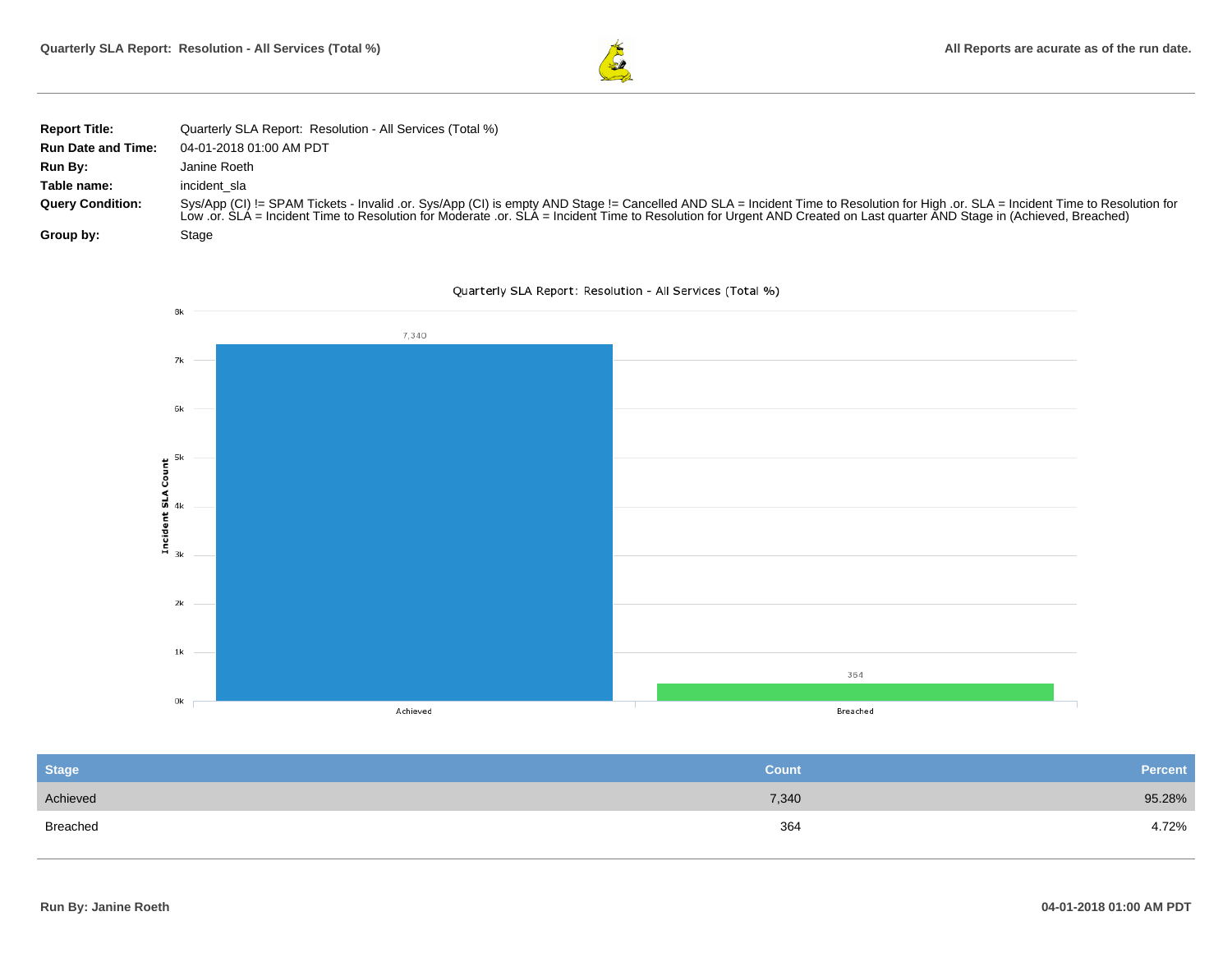

| <b>Stage</b> | <b>Count</b> | Percent |
|--------------|--------------|---------|
| Total        | 7,704        |         |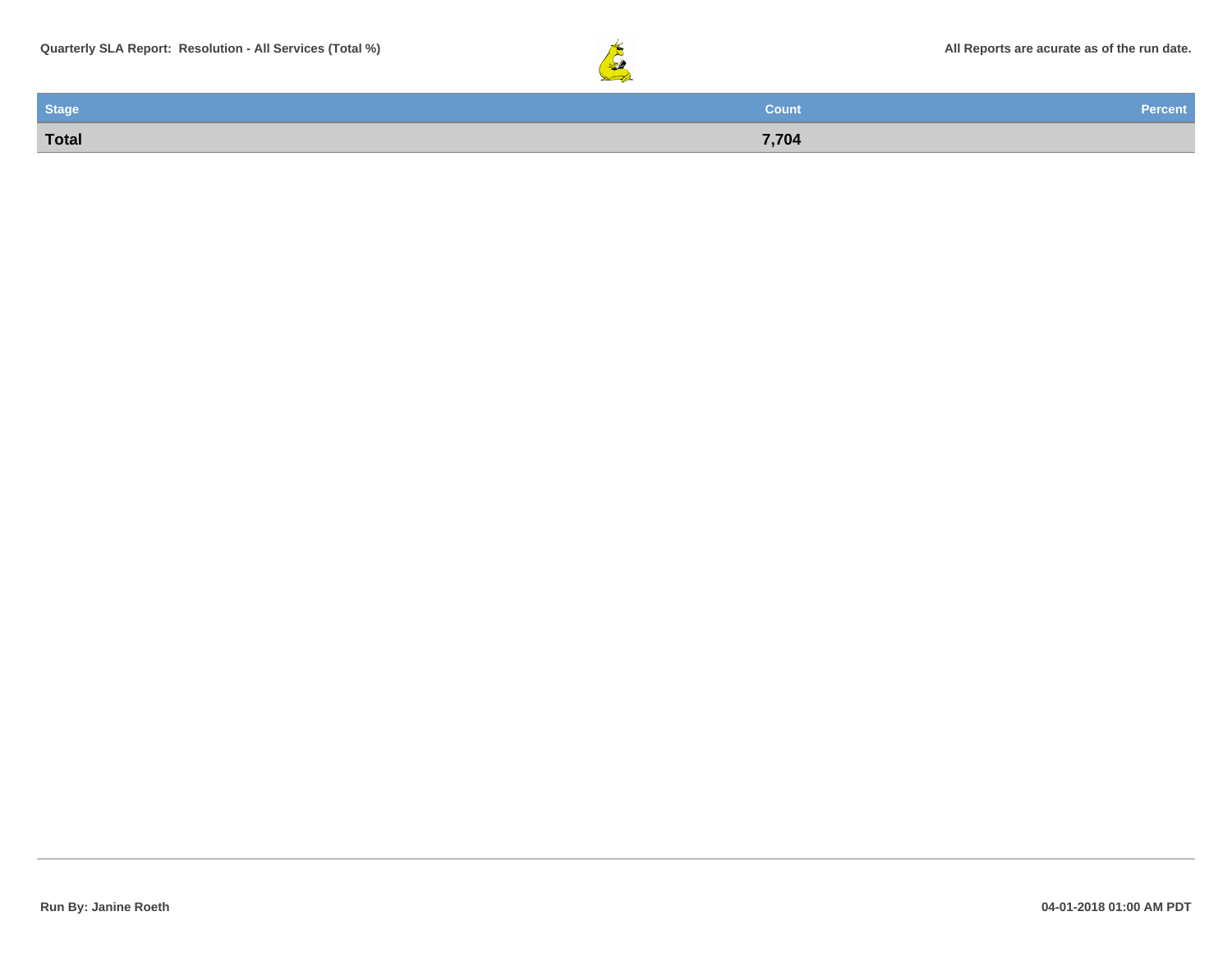

| <b>Report Title:</b>      | Quarterly SLA Report: Resolution - All Services                                                                                                                                                                                                                                                                                                               |
|---------------------------|---------------------------------------------------------------------------------------------------------------------------------------------------------------------------------------------------------------------------------------------------------------------------------------------------------------------------------------------------------------|
| <b>Run Date and Time:</b> | 04-01-2018 01:00 AM PDT                                                                                                                                                                                                                                                                                                                                       |
| Run By:                   | Janine Roeth                                                                                                                                                                                                                                                                                                                                                  |
| Table name:               | incident sla                                                                                                                                                                                                                                                                                                                                                  |
| <b>Query Condition:</b>   | Sys/App (CI) != SPAM Tickets - Invalid .or. Sys/App (CI) is empty AND Stage != Cancelled AND SLA = Incident Time to Resolution for High .or. SLA = Incident Time to Resolution for<br>Low .or. SLA = Incident Time to Resolution for Moderate .or. SLA = Incident Time to Resolution for Urgent AND Created on Last quarter AND Stage in (Achieved, Breached) |
| Group by:                 | Service                                                                                                                                                                                                                                                                                                                                                       |



| <b>Service Totals</b>               | <b>Count Totals</b> | <b>Percent</b> |
|-------------------------------------|---------------------|----------------|
| <b>Accounts and Passwords Total</b> | 2,229               | 28.93%         |
| Desktop Support (SDS) Total         | 679                 | 8.81%          |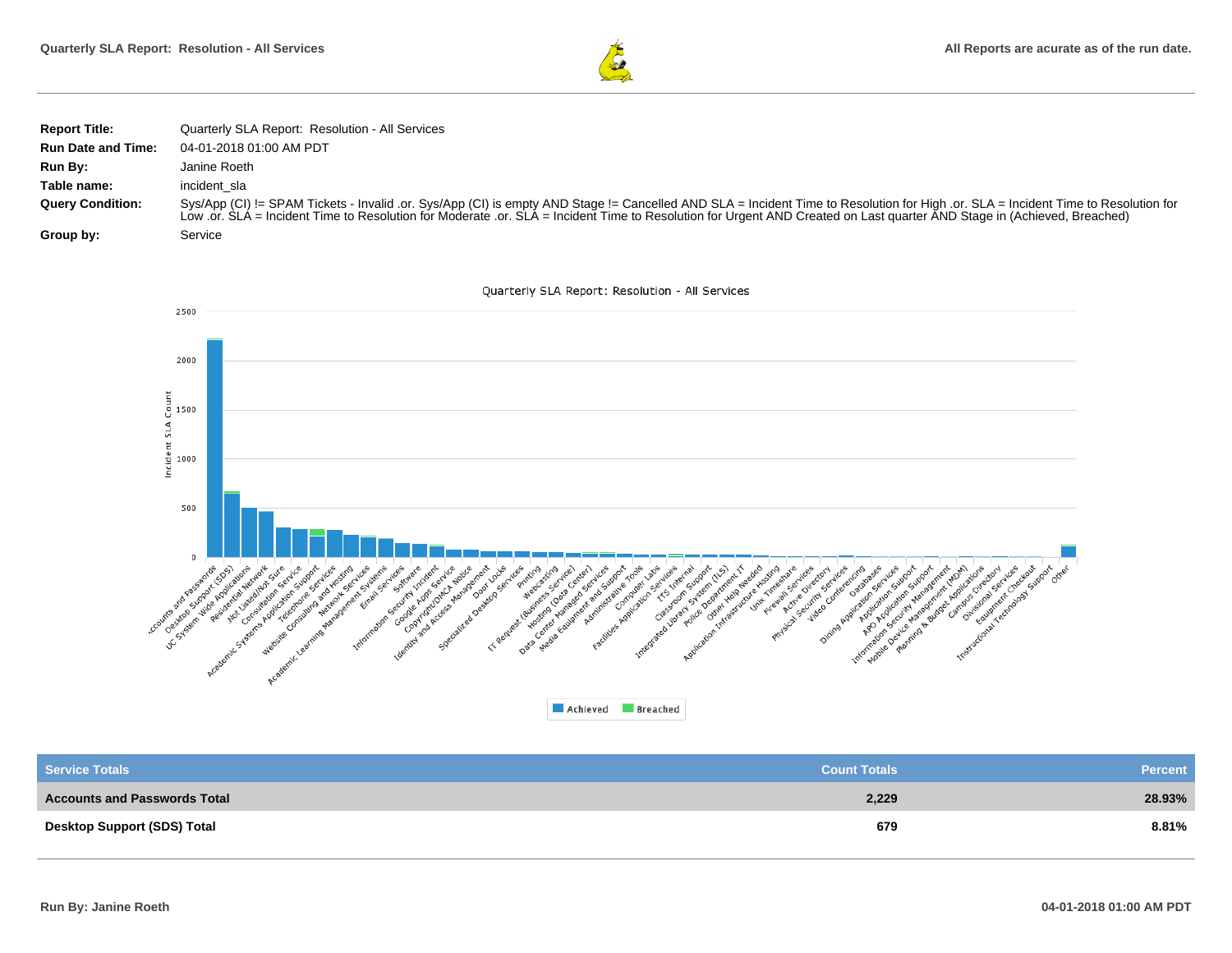



| <b>Service Totals</b>                                       | <b>Count Totals</b> | <b>Percent</b> |
|-------------------------------------------------------------|---------------------|----------------|
| <b>UC System Wide Applications Total</b>                    | 512                 | 6.65%          |
| <b>Residential Network Total</b>                            | 473                 | 6.14%          |
| .Not Listed/Not Sure Total                                  | 318                 | 4.13%          |
| <b>Consultation Service Total</b>                           | 301                 | 3.91%          |
| <b>Academic Systems Application Support Total</b>           | 295                 | 3.83%          |
| <b>Telephone Services Total</b>                             | 282                 | 3.66%          |
| <b>Website Consulting and Hosting Total</b>                 | 242                 | 3.14%          |
| <b>Network Services Total</b>                               | 227                 | 2.95%          |
| <b>Academic Learning Management Systems</b><br><b>Total</b> | 196                 | 2.54%          |
| <b>Email Services Total</b>                                 | 154                 | 2%             |
| <b>Software Total</b>                                       | 145                 | 1.88%          |
| <b>Information Security Incident Total</b>                  | 133                 | 1.73%          |
| <b>Google Apps Service Total</b>                            | 89                  | 1.16%          |
| <b>Copyright/DMCA Notice Total</b>                          | 88                  | 1.14%          |
| Identity and Access Management Total                        | 79                  | 1.03%          |
| <b>Door Locks Total</b>                                     | 77                  | 1%             |
| <b>Specialized Desktop Services Total</b>                   | 73                  | 0.95%          |
| <b>Printing Total</b>                                       | 60                  | 0.78%          |
| <b>Webcasting Total</b>                                     | 59                  | 0.77%          |
| <b>IT Request (Business Service) Total</b>                  | 58                  | 0.75%          |
| <b>Hosting (Data Center) Total</b>                          | 57                  | 0.74%          |
| Data Center Managed Services Total                          | 54                  | 0.7%           |
| <b>Media Equipment and Support Total</b>                    | 47                  | 0.61%          |
| <b>Administrative Tools Total</b>                           | 41                  | 0.53%          |
| <b>Computer Labs Total</b>                                  | 39                  | 0.51%          |
|                                                             |                     |                |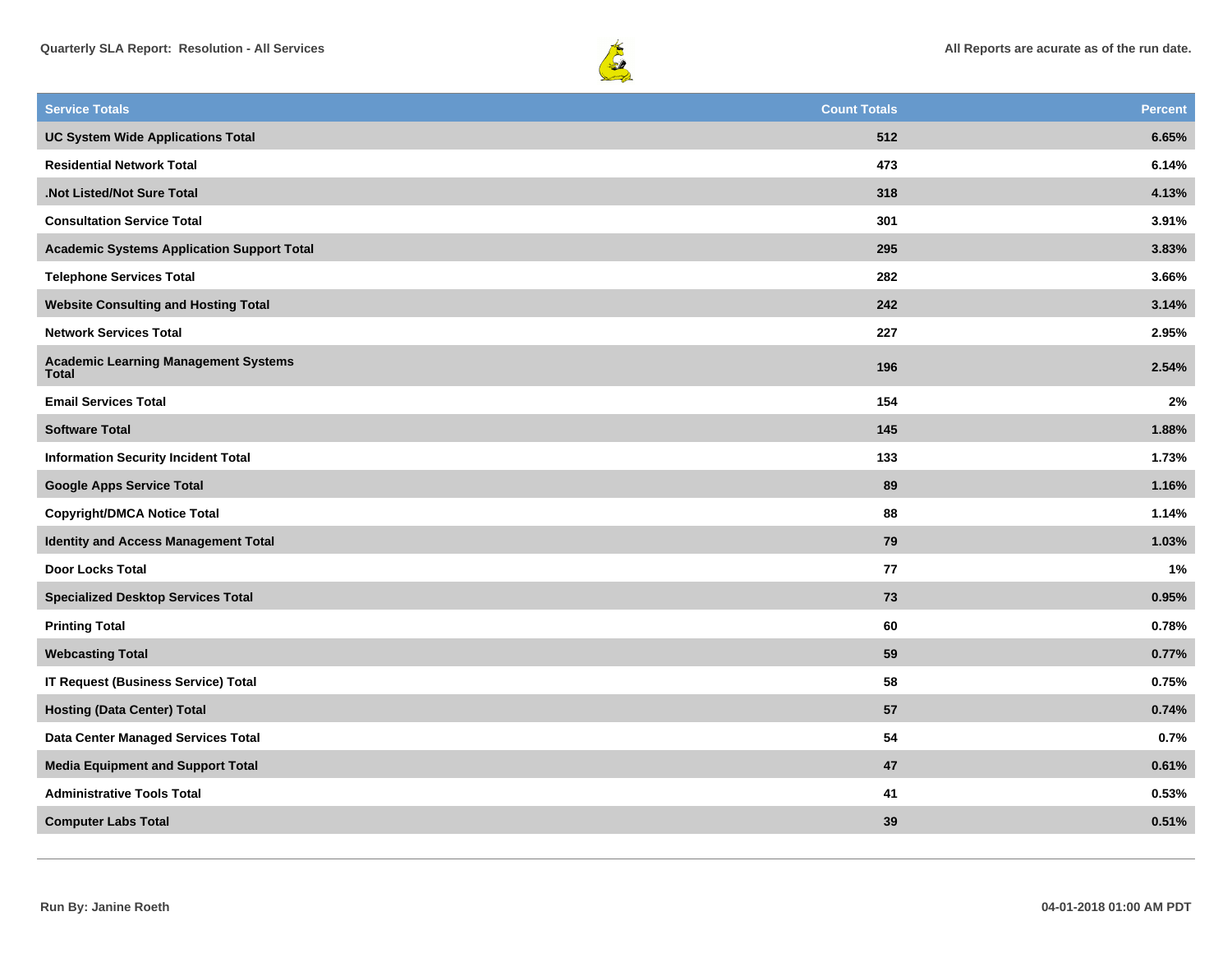



| <b>Service Totals</b>                           | <b>Count Totals</b> | <b>Percent</b> |
|-------------------------------------------------|---------------------|----------------|
| <b>Facilities Application Services Total</b>    | 39                  | 0.51%          |
| <b>ITS Internal Total</b>                       | 35                  | 0.45%          |
| <b>Classroom Support Total</b>                  | 34                  | 0.44%          |
| <b>Integrated Library System (ILS) Total</b>    | 34                  | 0.44%          |
| <b>Police Department IT Total</b>               | 34                  | 0.44%          |
| <b>Other Help Needed Total</b>                  | 32                  | 0.42%          |
| <b>Application Infrastructure Hosting Total</b> | 31                  | 0.4%           |
| <b>Unix Timeshare Total</b>                     | 29                  | 0.38%          |
| <b>Firewall Services Total</b>                  | 28                  | 0.36%          |
| <b>Active Directory Total</b>                   | 27                  | 0.35%          |
| <b>Physical Security Services Total</b>         | 26                  | 0.34%          |
| <b>Video Conferencing Total</b>                 | 24                  | 0.31%          |
| <b>Databases Total</b>                          | 22                  | 0.29%          |
| <b>Dining Application Services Total</b>        | 22                  | 0.29%          |
| <b>Application Support Total</b>                | 21                  | 0.27%          |
| <b>APO Application Support Total</b>            | 19                  | 0.25%          |
| <b>Information Security Management Total</b>    | 19                  | 0.25%          |
| <b>Mobile Device Management (MDM) Total</b>     | 19                  | 0.25%          |
| <b>Planning &amp; Budget Applications Total</b> | 19                  | 0.25%          |
| <b>Campus Directory Total</b>                   | 18                  | 0.23%          |
| <b>Divisional Services Total</b>                | 12                  | 0.16%          |
| <b>Equipment Checkout Total</b>                 | 12                  | 0.16%          |
| <b>Instructional Technology Support Total</b>   | 9                   | 0.12%          |
| <b>Other Total</b>                              | 132                 | 1.71%          |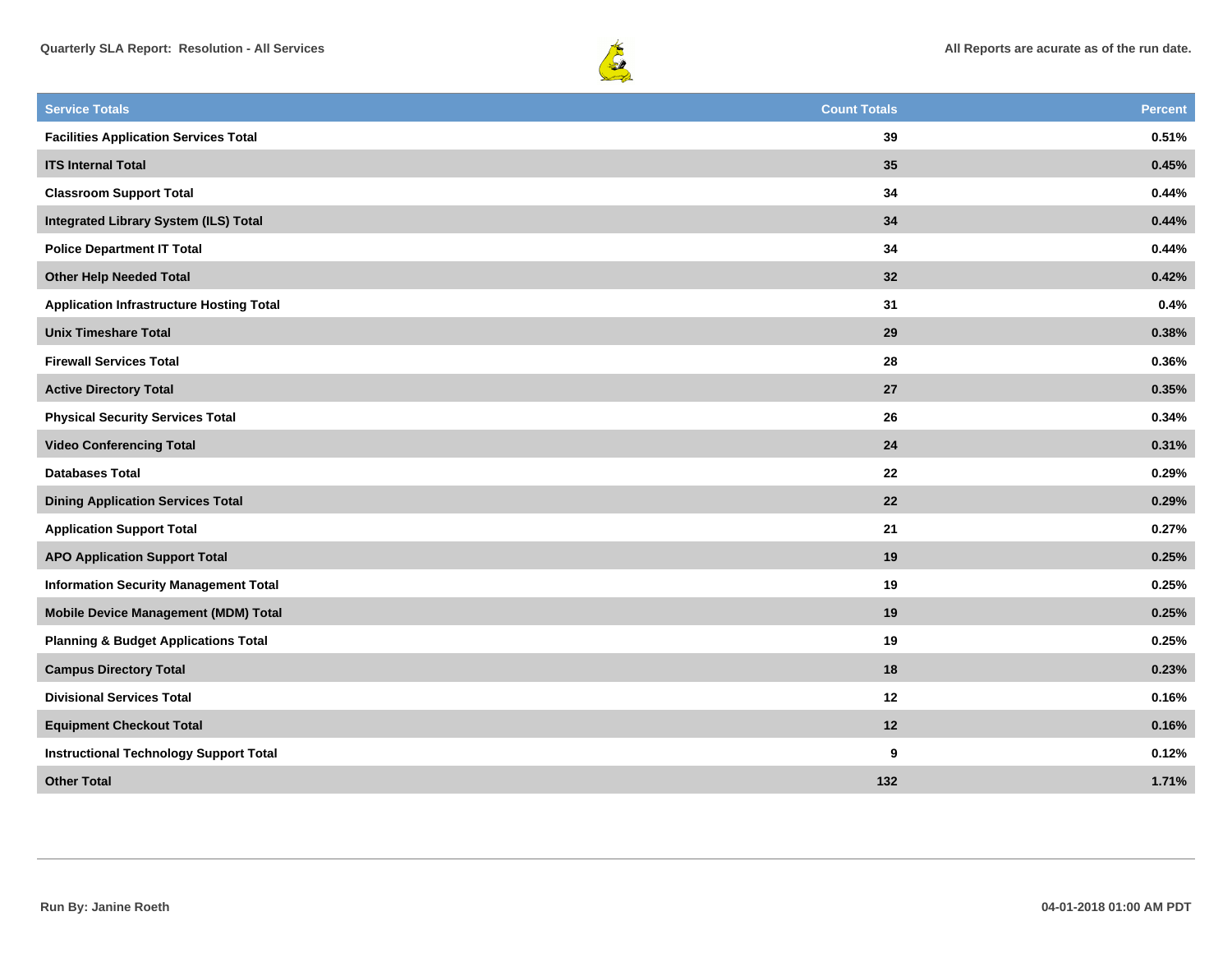



| <b>Service</b>                       | <b>Stage</b> | <b>Count</b>            | Percent |
|--------------------------------------|--------------|-------------------------|---------|
| <b>Accounts and Passwords</b>        | Achieved     | 2,217                   | 99.46%  |
|                                      | Breached     | 12                      | 0.54%   |
|                                      |              |                         |         |
| Desktop Support (SDS)                | Achieved     | 651                     | 95.88%  |
|                                      | Breached     | 28                      | 4.12%   |
|                                      |              |                         |         |
| UC System Wide Applications          | Achieved     | 511                     | 99.8%   |
|                                      | Breached     | $\mathbf{1}$            | 0.2%    |
|                                      |              |                         |         |
| <b>Residential Network</b>           | Achieved     | 472                     | 99.79%  |
|                                      | Breached     | $\mathbf{1}$            | 0.21%   |
|                                      |              |                         |         |
| .Not Listed/Not Sure                 | Achieved     | 310                     | 97.48%  |
|                                      | Breached     | $\bf8$                  | 2.52%   |
|                                      |              |                         |         |
| <b>Consultation Service</b>          | Achieved     | 297                     | 98.67%  |
|                                      | Breached     | $\overline{\mathbf{4}}$ | 1.33%   |
|                                      |              |                         |         |
| Academic Systems Application Support | Achieved     | 216                     | 73.22%  |
|                                      | Breached     | 79                      | 26.78%  |
|                                      |              |                         |         |
| <b>Telephone Services</b>            | Achieved     | 280                     | 99.29%  |
|                                      | Breached     | $\sqrt{2}$              | 0.71%   |
|                                      |              |                         |         |
| Website Consulting and Hosting       | Achieved     | 230                     | 95.04%  |
|                                      | Breached     | 12                      | 4.96%   |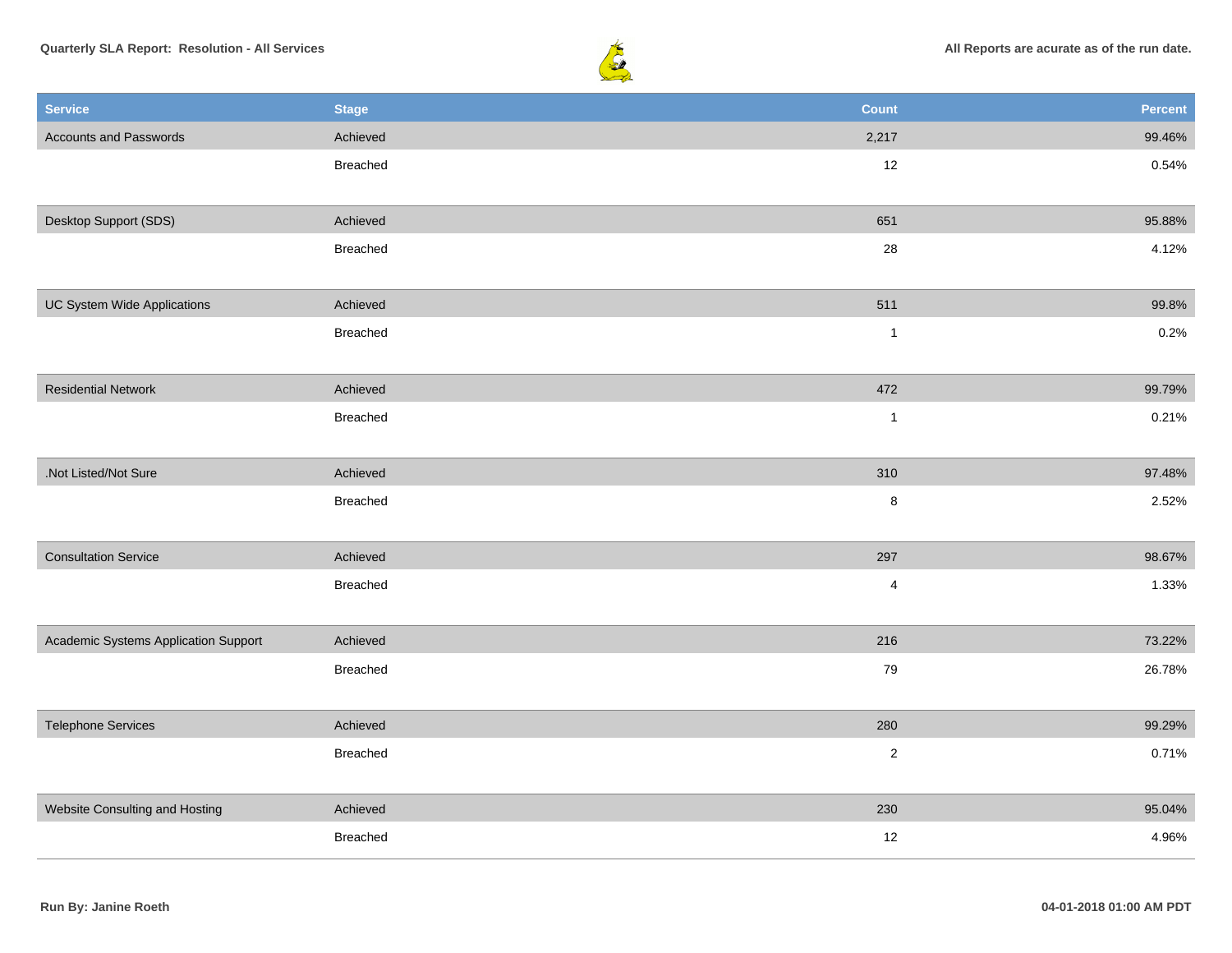



| <b>Service</b>                       | <b>Stage</b> | <b>Count</b>   | Percent |
|--------------------------------------|--------------|----------------|---------|
|                                      |              |                |         |
| <b>Network Services</b>              | Achieved     | 212            | 93.39%  |
|                                      | Breached     | 15             | 6.61%   |
|                                      |              |                |         |
| Academic Learning Management Systems | Achieved     | 196            | 100%    |
|                                      |              |                |         |
| <b>Email Services</b>                | Achieved     | 148            | 96.1%   |
|                                      | Breached     | $\,6\,$        | 3.9%    |
|                                      |              |                |         |
| Software                             | Achieved     | 138            | 95.17%  |
|                                      | Breached     | $\overline{7}$ | 4.83%   |
|                                      |              |                |         |
| Information Security Incident        | Achieved     | 119            | 89.47%  |
|                                      | Breached     | 14             | 10.53%  |
|                                      |              |                |         |
| Google Apps Service                  | Achieved     | 83             | 93.26%  |
|                                      | Breached     | $\,6\,$        | 6.74%   |
|                                      |              |                |         |
| Copyright/DMCA Notice                | Achieved     | 87             | 98.86%  |
|                                      | Breached     | $\mathbf{1}$   | 1.14%   |
|                                      |              |                |         |
| Identity and Access Management       | Achieved     | 72             | 91.14%  |
|                                      | Breached     | $\overline{7}$ | 8.86%   |
|                                      |              |                |         |
| Door Locks                           | Achieved     | 71             | 92.21%  |
|                                      | Breached     | $\,6\,$        | 7.79%   |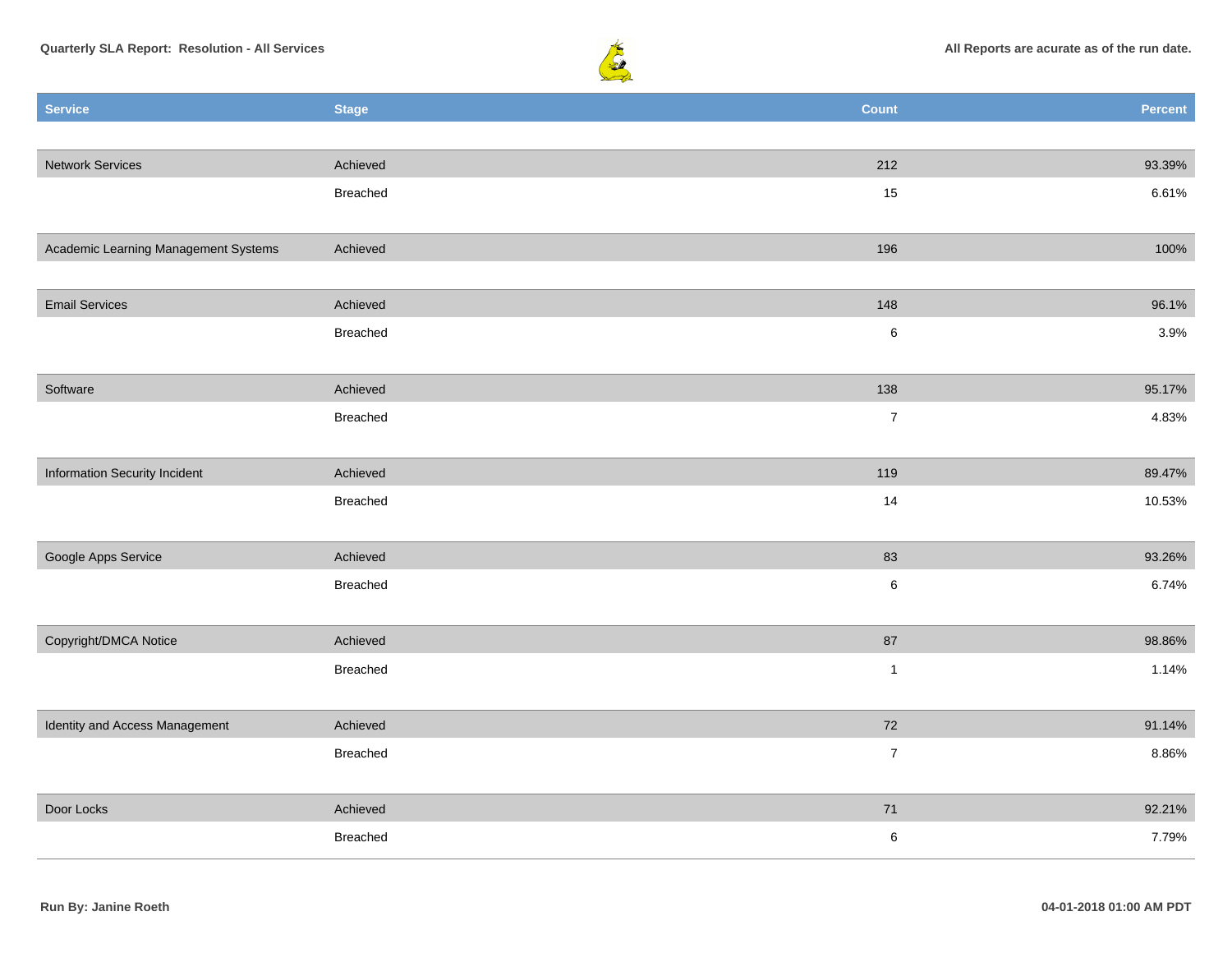



| <b>Service</b>                      | <b>Stage</b>    | <b>Count</b>     | <b>Percent</b> |
|-------------------------------------|-----------------|------------------|----------------|
|                                     |                 |                  |                |
| <b>Specialized Desktop Services</b> | Achieved        | $71$             | 97.26%         |
|                                     | Breached        | $\overline{2}$   | 2.74%          |
|                                     |                 |                  |                |
| Printing                            | Achieved        | 57               | 95%            |
|                                     | Breached        | $\mathbf{3}$     | $5\%$          |
|                                     |                 |                  |                |
| Webcasting                          | Achieved        | 58               | 98.31%         |
|                                     | Breached        | $\mathbf{1}$     | 1.69%          |
|                                     |                 |                  |                |
| IT Request (Business Service)       | Achieved        | 52               | 89.66%         |
|                                     | Breached        | $\,6\,$          | 10.34%         |
|                                     |                 |                  |                |
| Hosting (Data Center)               | Achieved        | 42               | 73.68%         |
|                                     | Breached        | $15\,$           | 26.32%         |
|                                     |                 |                  |                |
| Data Center Managed Services        | Achieved        | 45               | 83.33%         |
|                                     | Breached        | $9\,$            | 16.67%         |
| Media Equipment and Support         | Achieved        | 44               | 93.62%         |
|                                     | <b>Breached</b> | $\mathbf{3}$     | 6.38%          |
|                                     |                 |                  |                |
| <b>Administrative Tools</b>         | Achieved        | 32               | 78.05%         |
|                                     | Breached        | $\boldsymbol{9}$ | 21.95%         |
|                                     |                 |                  |                |
| Computer Labs                       | Achieved        | 33               | 84.62%         |
|                                     |                 |                  |                |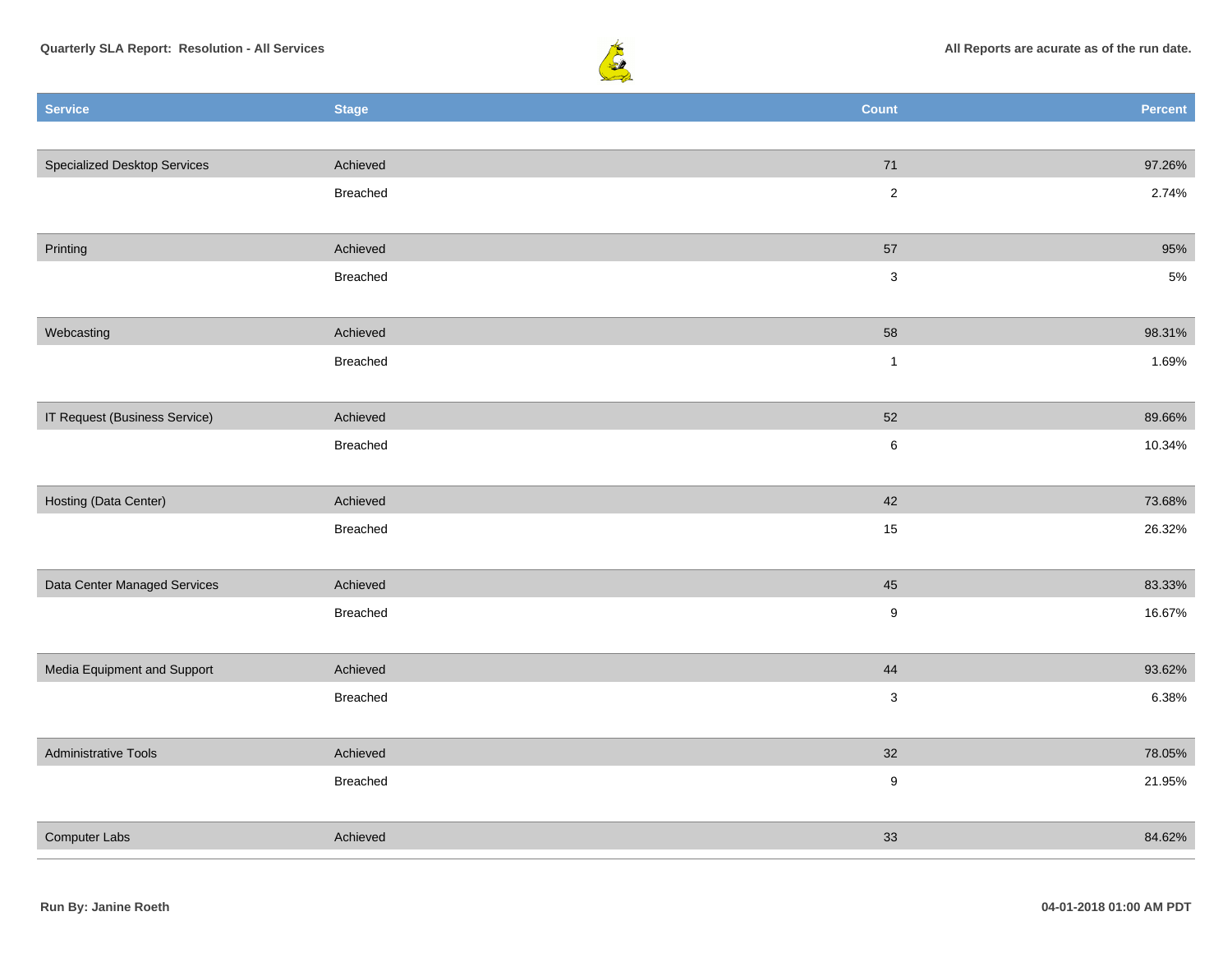

| <b>Service</b>                         | <b>Stage</b>    | <b>Count</b>   | <b>Percent</b> |
|----------------------------------------|-----------------|----------------|----------------|
|                                        | Breached        | $\,6\,$        | 15.38%         |
|                                        |                 |                |                |
| <b>Facilities Application Services</b> | Achieved        | 21             | 53.85%         |
|                                        | Breached        | 18             | 46.15%         |
|                                        |                 |                |                |
| <b>ITS</b> Internal                    | Achieved        | 34             | 97.14%         |
|                                        | <b>Breached</b> | $\mathbf{1}$   | 2.86%          |
|                                        |                 |                |                |
| Classroom Support                      | Achieved        | $34$           | 100%           |
|                                        |                 |                |                |
| Integrated Library System (ILS)        | Achieved        | 34             | 100%           |
|                                        |                 |                |                |
| Police Department IT                   | Achieved        | 32             | 94.12%         |
|                                        | Breached        | $\sqrt{2}$     | 5.88%          |
| Other Help Needed                      | Achieved        | 30             | 93.75%         |
|                                        | Breached        | $\overline{c}$ | 6.25%          |
|                                        |                 |                |                |
| Application Infrastructure Hosting     | Achieved        | 24             | 77.42%         |
|                                        | Breached        | $\overline{7}$ | 22.58%         |
|                                        |                 |                |                |
| Unix Timeshare                         | Achieved        | 21             | 72.41%         |
|                                        | Breached        | $\bf 8$        | 27.59%         |
|                                        |                 |                |                |
| <b>Firewall Services</b>               | Achieved        | 22             | 78.57%         |
|                                        | <b>Breached</b> | $\,6\,$        | 21.43%         |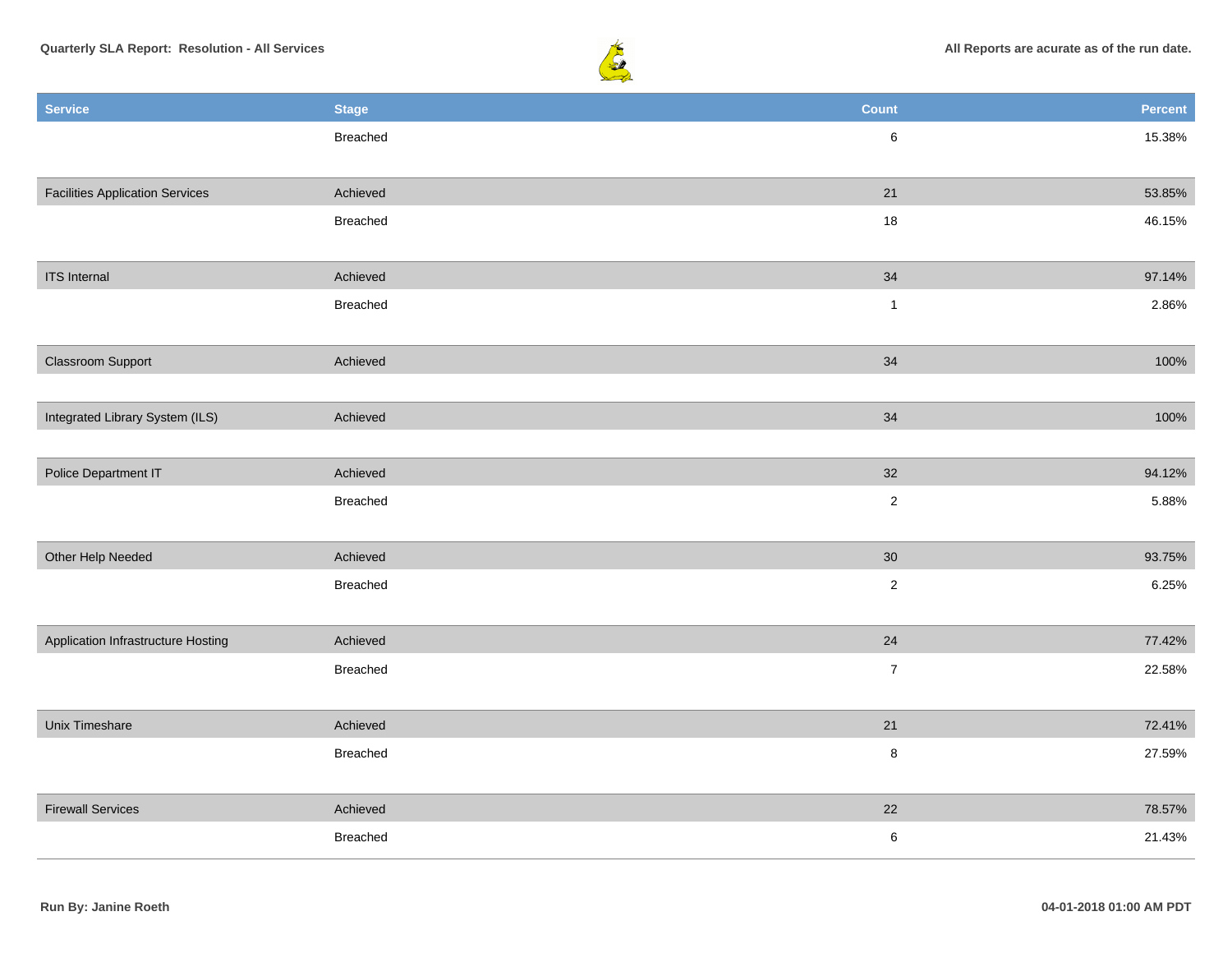



| <b>Service</b>                     | <b>Stage</b> | <b>Count</b>   | <b>Percent</b> |
|------------------------------------|--------------|----------------|----------------|
|                                    |              |                |                |
| <b>Active Directory</b>            | Achieved     | 24             | 88.89%         |
|                                    | Breached     | $\mathbf{3}$   | 11.11%         |
|                                    |              |                |                |
| <b>Physical Security Services</b>  | Achieved     | 25             | 96.15%         |
|                                    | Breached     | $\mathbf{1}$   | 3.85%          |
|                                    |              |                |                |
| Video Conferencing                 | Achieved     | 24             | 100%           |
|                                    |              |                |                |
| Databases                          | Achieved     | 17             | 77.27%         |
|                                    | Breached     | $\,$ 5 $\,$    | 22.73%         |
|                                    |              |                |                |
| <b>Dining Application Services</b> | Achieved     | 12             | 54.55%         |
|                                    | Breached     | $10$           | 45.45%         |
|                                    |              |                |                |
| <b>Application Support</b>         | Achieved     | 17             | 80.95%         |
|                                    | Breached     | $\overline{4}$ | 19.05%         |
|                                    |              |                |                |
| <b>APO Application Support</b>     | Achieved     | 19             | 100%           |
|                                    |              |                |                |
| Information Security Management    | Achieved     | $\overline{7}$ | 36.84%         |
|                                    | Breached     | 12             | 63.16%         |
|                                    |              |                |                |
| Mobile Device Management (MDM)     | Achieved     | 18             | 94.74%         |
|                                    | Breached     | $\mathbf{1}$   | 5.26%          |
|                                    |              |                |                |